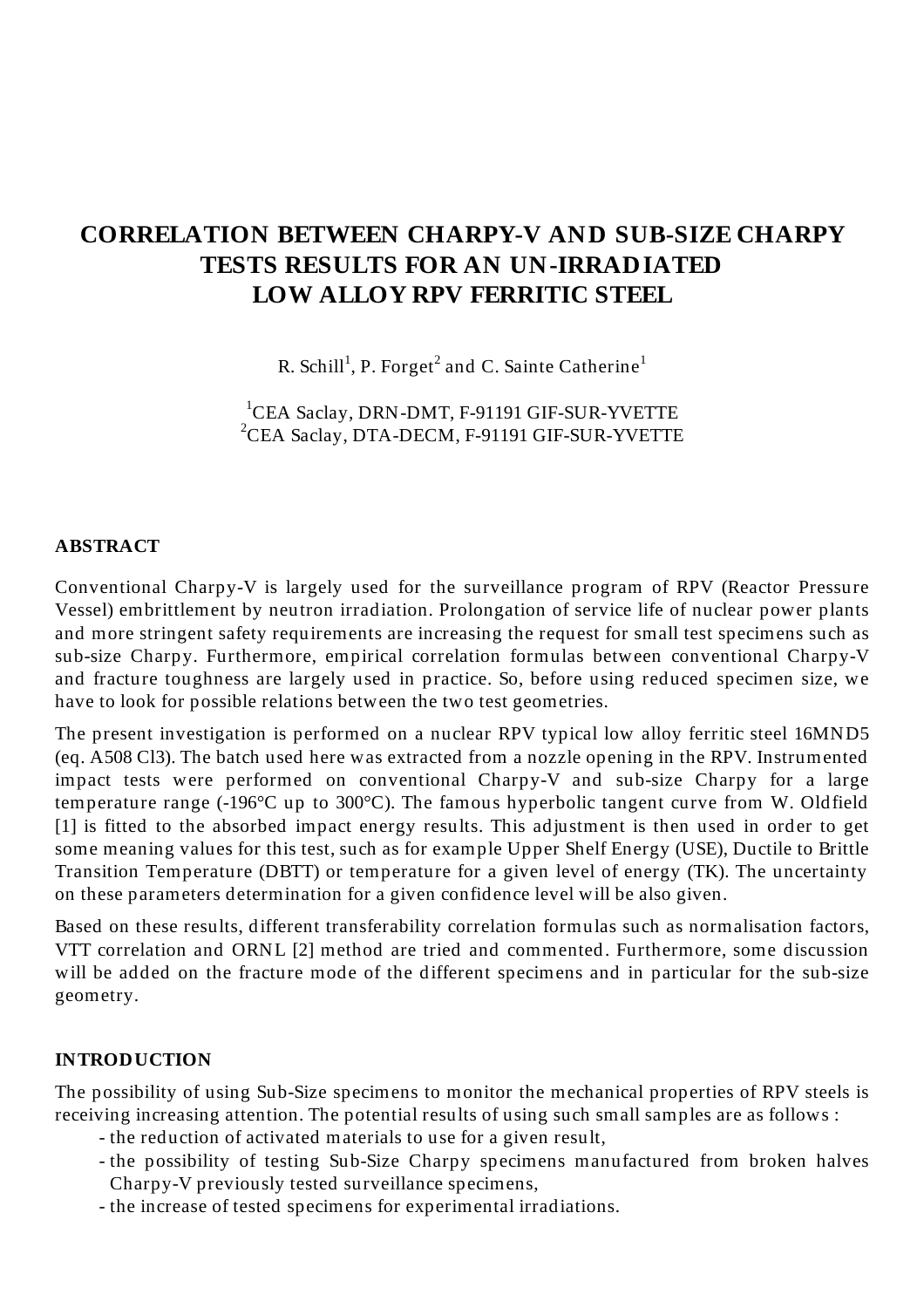If this size reduction is nearly without any problem for some specimens such as tensile tests, it is not the same for Charpy tests. The results obtained on reduced specimens must be comparable to those on standard size and compact tension (CT) specimens. In fracture mechanics, it is called a transferability problem and is always a matter of discussions and research even for more conventional geometry.

The Sub-Size Charpy geometry (3x4x27 mm) developed in the frame of ESIS TC 5 [3] is of high interest. But, of course, before using another test than the well know conventional Charpy-V test, it requires a large validation for the new test and it also need to establish strong connections with the usual ones (Charpy-V and CT 25). This article will present the material used for this validation, the test devices and the results in terms of absorbed transition curves. Then, correlations between Sub-Size Charpy and Charpy-V already proposed in the literature will be tested and commented. This article is linked to another one [4] devoted to finite element simulations.

#### **MATERIAL AND TEST DEVICES**

#### *Material*

The material is a low alloy manganese ferritic steel with nickel and molybdenum additions. It is referenced 16MND5 in French designation and is very near from A508 Cl.3. It is a nozzle opening of a real nuclear pressure vessel manufactured by Creusot Loire Industry. It is perfectly representative of 1300 MW PWR. This block has already been largely used in preceding studies and in particular in [5]. The chemical composition is given in the following table :

|            |                                                                          |      | Mn  | Si                      | Ni                            | Cr | Mo   | Cu |                                                      | Al   |      |
|------------|--------------------------------------------------------------------------|------|-----|-------------------------|-------------------------------|----|------|----|------------------------------------------------------|------|------|
| Mes. $3/4$ | Thickness $ 0.159 1.37 0.24 0.70 0.17 0.50 0.06 0.008 0.005 0.023 <0.01$ |      |     |                         |                               |    |      |    |                                                      |      |      |
| Imposed    | Mini                                                                     |      |     | $\vert 0.10 \vert 0.50$ |                               |    | 0.43 |    |                                                      |      |      |
| RCC-M      | Maxi                                                                     | 0.22 | .60 | $\vert 0.30 \vert$      | $\vert 0.80 \vert 0.25 \vert$ |    |      |    | $\vert 0.57 \vert 0.20 \vert 0.015 \vert 0.02 \vert$ | 0.04 | 0.03 |

Table 1 : *Chemical composition for PWR 16MND5 steel.*

Thermal treatment of this steel included three different steps :

- Quenching : after austenitisation at 865/ 895°C during 4h40, a water quenching by product immersion was achieved. This step was repeated two times.
- Recovering : 630/ 645°C during 7h30 followed by a cooling in free air.
- Stress relief : was performed at 610°C for 8h00.

The resulting microstructure is bainitic. The sampling was performed at the 3/ 4 thickness and the direction is axial (T) for tensile tests and axial-radial (T-S) for Charpy and toughness tests.

## *Conventional Charpy-V*



Figure 1 : *Main dimensions of Charpy-V specimen, from EN-10045.*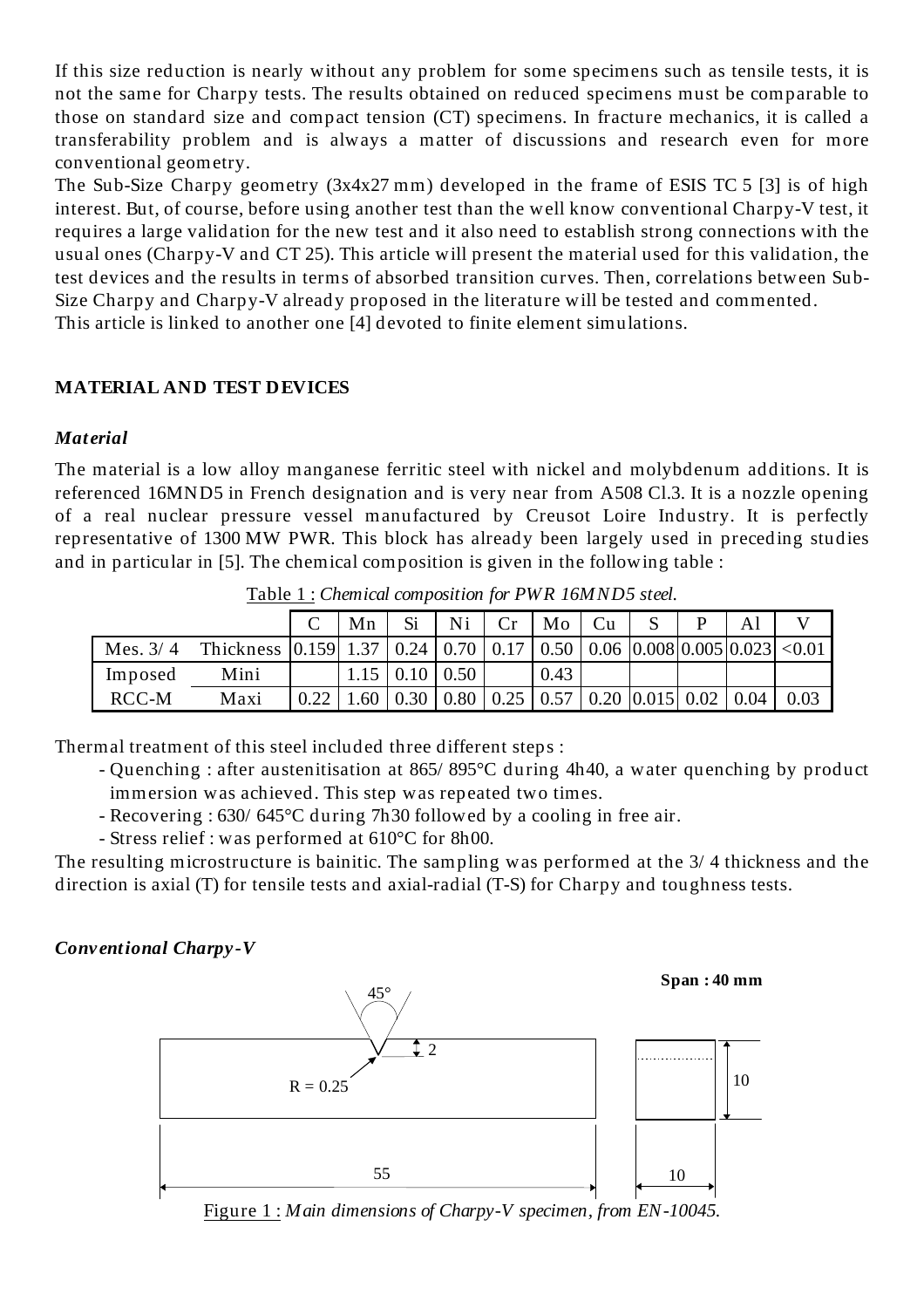The test device used for conventional Charpy-V tests is an instrumented 350 J Tinius-Olsen Impact machine. It is in conformity with EN-10045 for the machine and also for specimen geometry.

#### *Sub-Size Charpy*

The test device used here is a 50 J Zwick Mini Charpy with an automatic positioning of the specimen. The striker is instrumented with stain gauges and an optical sensor is installed on the pendulum mass for displacement measurement. Specimens, striker and anvils geometries are in accordance with ESIS TC5 Draft [3].



Figure 2 : *Main dimensions of Sub-Size Charpy specimen, from [3].*

| Dimensions (mm)                | $Chary-V$                   | Sub-Size Charpy             |
|--------------------------------|-----------------------------|-----------------------------|
| Specimen Length                | 55                          | 27                          |
| Specimen Height                | 10                          | 4                           |
| Specimen Width                 | 10                          | 3                           |
| Specimen Notch Depth           | $\mathcal{D}_{\mathcal{L}}$ |                             |
| Specimen Notch Angle           | $45^{\circ}$                | $60^\circ$                  |
| Specimen Notch Tip Radius      | 0.25                        | 0.1                         |
| Distance between Anvils (Span) | 40                          | 22                          |
| Anvil Radius                   |                             |                             |
| Angle of Taper of Anvils       | $11^{\circ}$                | $11^{\circ}$                |
| Angle of Taper of Striker      | $30^\circ$                  | $30^\circ$                  |
| Radius at tip of Striker       | $\mathcal{D}_{\mathcal{A}}$ | $\mathcal{D}_{\mathcal{L}}$ |
| Maximum Width of Striker       |                             | 18                          |

Table 2 : *Main dimensions for Charpy and Sub-Size Charpy, from EN-10045 and [3].*

Specimens and impact tools dimensions are compared in the following table 2. Load calibration has been performed under static condition with a reference piezo-electric sensor. For this, a special device was designed in order to press the two load cells one against the other one. The evaluation of temperature loss during the transfer from the furnace to the support until the impact has always been a major concern for experimentalists. Size reduction of specimens increases this problem. So, a careful calibration of this temperature loss has been performed with an instrumented Sub-Size Charpy specimen. A 0.5 mm K thermocouple was introduced in the specimen by one of its extremity and the top of the thermocouple is located just under the notch. The transfer time from the furnace until the impact has been measured and is equal to 1.85 s. Then, series of tests with the instrumented specimen has been performed at different temperatures and thus give temperature loss after 1.85 s. A temperature loss graph has been done from -150°C up to +300°C. The correction to apply varies respectively from  $+3^{\circ}$ C down to  $-10^{\circ}$ C. This curve is not perfectly linear in particular for positive temperatures.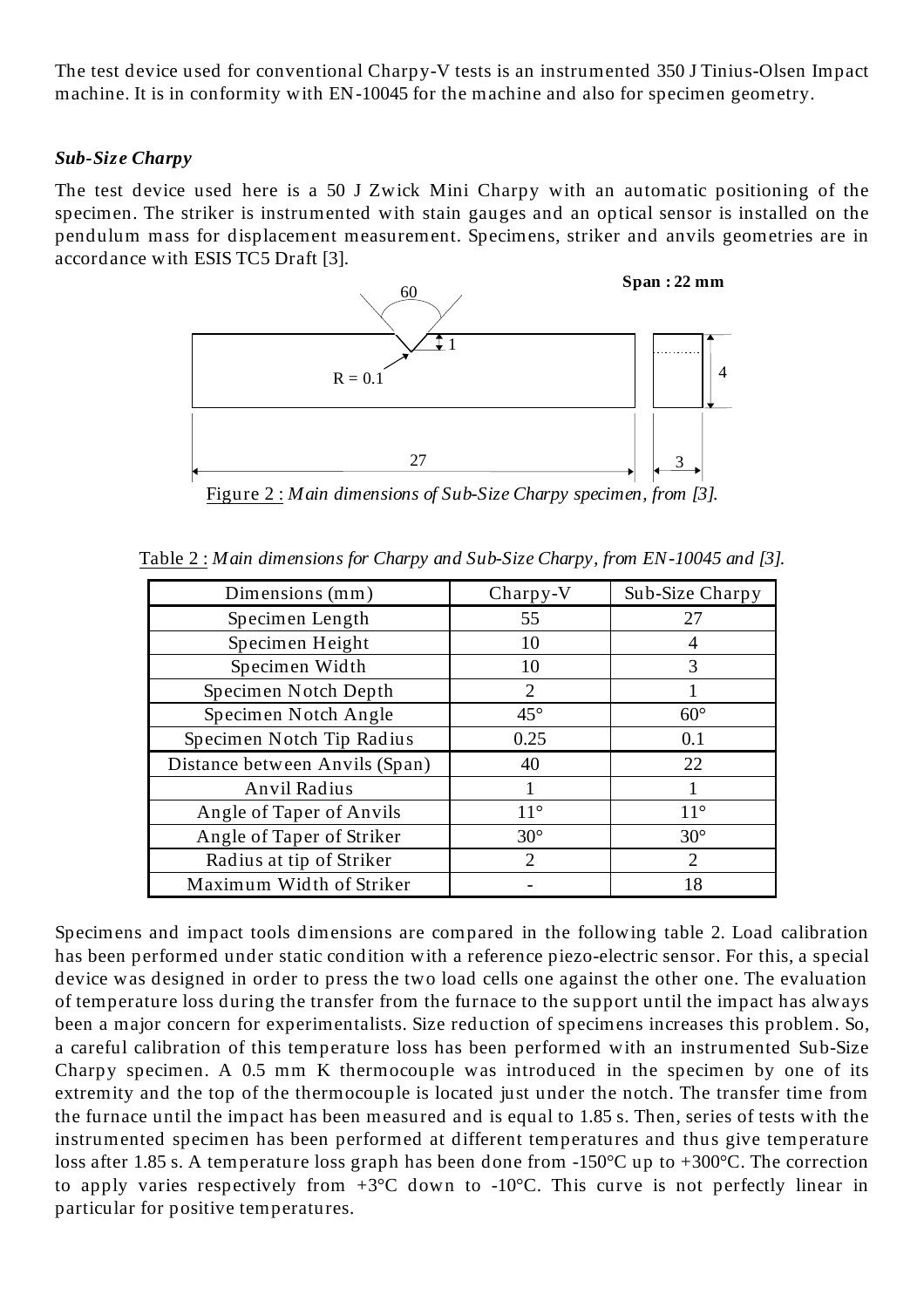#### **TEST RESULTS**

#### *Absorbed Energy Transition Curve*

For Charpy-V, more than 100 specimens were used for the transition curve. This gives a reliable shape and well identified characteristic points and it will also be useful for a scatter evaluation.



Figure 3 : *Absorbed energy transition curve of 16MND5 for Charpy-V specimen.*



Figure 4 : *Absorbed energy transition curve of 16MND5 for Sub-Size Charpy specimen.*

For Sub-Size geometry, more than 60 specimens have been broken giving also a good definition of the transition curve. Then, characteristic values have been determined by the Oldfield [1] hyperbolic tangent adjustment which is given by the following equation :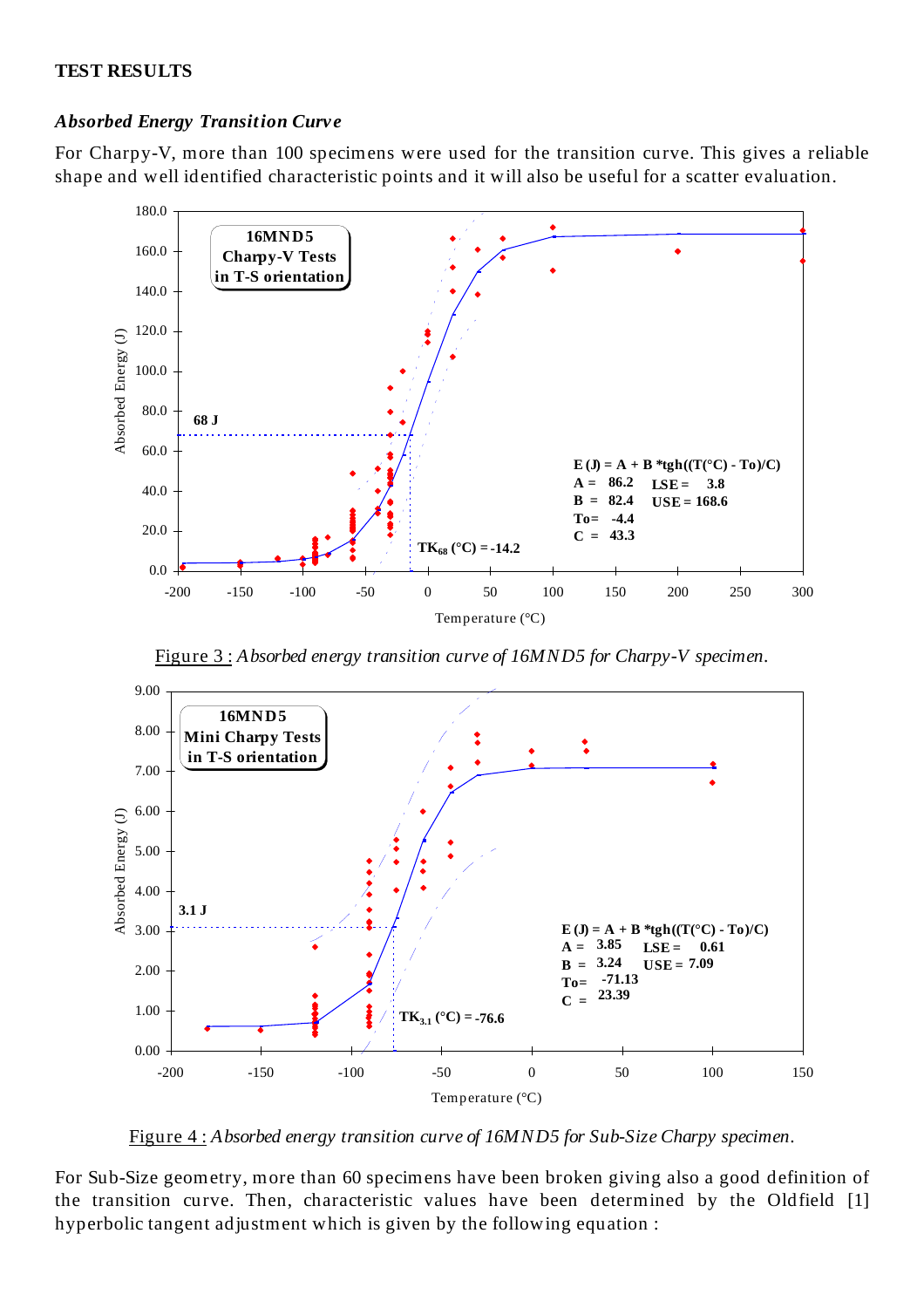

$$
E(J) = A + B \cdot \tanh\left[\frac{(T - T_0)}{C}\right]
$$
 (1)

where A, B, C and  $T_0$  are parameters and are graphically defined in figure 5.

Relation with conventional characteristic points can be established, such as :

$$
USE = A + B
$$
  
\n
$$
LSE = A - B
$$
  
\n
$$
DBTT = T_0
$$
  
\n
$$
Transition Onset = T_0 - C
$$
  
\n
$$
Slope = B / C
$$

Where USE is the Upper Shelf Energy, LSE the Lower Shelf Energy and DBTT the Ductile Brittle Transition Temperature. The next table gives these parameters values for the two specimen geometry.

Figure 5 : *Hyperbolic tangent adjustment as defined by [1].*

|                                                      | Table 3: Characteristic parameters of the |
|------------------------------------------------------|-------------------------------------------|
| hyperbolic tangent adjustment for full and sub-size. |                                           |

| E(J)        | A(J) | B(J) | To $(^{\circ}C)$ | $C (^{\circ}C)$                                                                     | LSE(J) | USE(J)                                                                                              | TK (°C) |
|-------------|------|------|------------------|-------------------------------------------------------------------------------------|--------|-----------------------------------------------------------------------------------------------------|---------|
| $Chary-V$   |      |      |                  |                                                                                     |        | $86.2 \pm 4.3$   $82.4 \pm 5.0$   $-4.4 \pm 4.0$   $43.3 \pm 6.4$   $3.8 \pm 9.3$   $168.6 \pm 9.3$ | $-14.2$ |
| Mini Charpy |      |      |                  | $3.8 \pm 0.46$   $3.2 \pm 0.63$   -71.1 $\pm$ 7.4   23.4 $\pm$ 15.0   0.6 $\pm$ 1.1 |        | $7.1 + 1.1$                                                                                         | $-76.6$ |

In this table, we also indicate the temperature index corresponding to a particular energy level which is commonly equal to 68 J for Charpy-V and 3.1 J for Sub-Size Charpy. For each parameters, confidence intervals on the estimates of each parameter are given for a confidence level of 95%  $(±$  $2\sigma$ ). These values were obtained via the use of a conjugated gradient for the fitting and a sensitivity analysis. The corresponding upper and lower confidence bounds for the predicted energy level are given on the graphs only for the transition range (due to statistical inference, the values given for lower and upper shelves are too high [1]). For temperature indexes, the predicted 95% confidence interval are not indicated in table 3 because they are non symmetric. For Charpy-V and Sub-Size Charpy, they are respectively equal to {-2.8°C,-26.5°C } and {-108.5°C,-58.5°C }. These results show that scatter associated to Sub-Size Charpy seems to be greeter than the one observed for Charpy-V, but this requires further confirmation.

From table 3, we also noticed that the DBTT shift (∆DBTT) is equal to 66.7°C and the temperature index shift (∆TK) is equal to 62.5°C. The ratio between upper shelves energies is 23.8 and only 6.3 between lower shelves energies. Instrumented curves giving load versus time or deflection are given and used in the companion article [4].

#### **CORRELATION BETWEEN SUB-SIZE AND FULL SIZE CHARPY**

#### *Upper Shelf Energy (USE)*

A lot of work has already been done in order to correlate USE between full size and sub-size (e.g. Corwin [6], Schubert [7], Louden [8] and so on). Lucon [9] gave a synthetic overview of these approaches. Proposed formulas are often based on a Normalisation Factor (NF) of energy for the USE. The definition of this NF is as follows :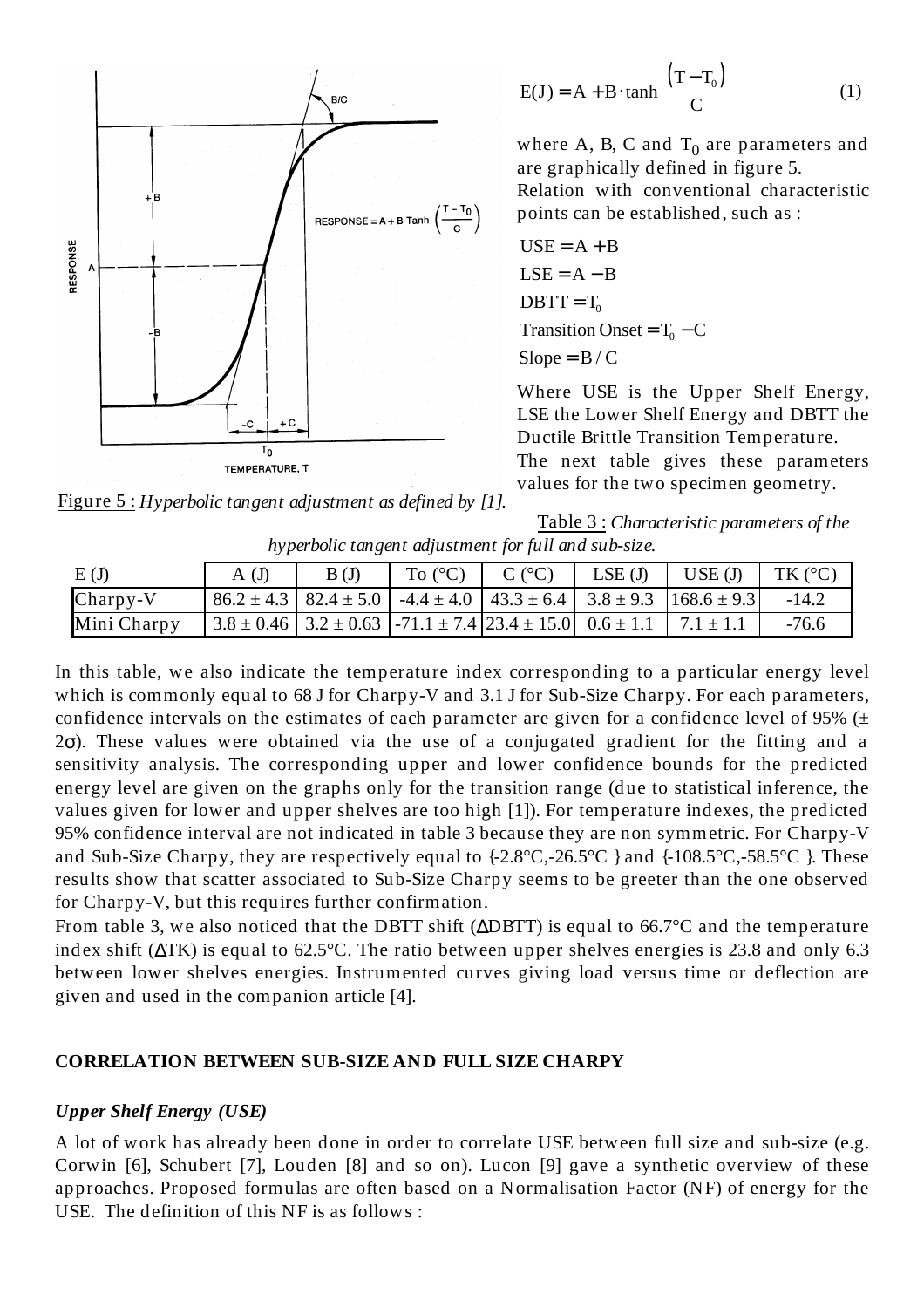$$
NF = \left(\frac{USE_{Chary-V}}{USE_{SubSizeChary}}\right)
$$
 (2)

The value of NF can be established either directly from experiments, either through quite simple mechanical based relations. The most commonly used expressions give values included between 8.9 and 26.5. The lack of these approaches is that they are based only on elastic considerations and are not able to take into account the yielding, the ductile tearing nor constraint change. The experimental based approach gives values within  $21.6 \pm 2.6$  [9] for more than 10 different materials (mainly pressure vessel steels).

For the steel considered in the present investigation, the experimental NF value is equal to 23.8 and so, is in accordance with the value reported by other investigators such as [9] and [2].

Another procedure proposed for the evaluation of NF is the VTT approach which is based on a power law fit of the corresponding J-integral versus ductile stable crack growth  $(J = C \cdot \Delta a^m)$  [9]. This formulation has been established on an experimental basis. The particularity of this equation is that it is transcendent as m is dependant on the USE<sub>Charpy-V</sub>. Z and n were found to be respectively equal to 184 J and 0.34 [9].

$$
NF = \frac{10}{B} \cdot \left(\frac{8}{b}\right)^{1+m} \qquad \text{with} \qquad m = \left(\frac{USE_{Chary-V}}{Z}\right)^{n} \tag{3}
$$

The next figure is giving a graphical representation of these results. The experimental reported NF value for the steel under consideration (23.8) is in very good agreement with the interval  $(21.6 \pm 2.6)$  based on other experimental results or with the VTT correlation.



Figure 6 : *Experimental and empirical values for Normalisation Factor between USE.*

#### *Ductile Brittle Transition Temperature (DBTT) Shift*

The transition temperature shift (∆DBTT) is defined by :

$$
\Delta \text{DBTT} = \text{DBTT}_{\text{Charpy-V}} - \text{DBTT}_{\text{Sub-Size}} \tag{4}
$$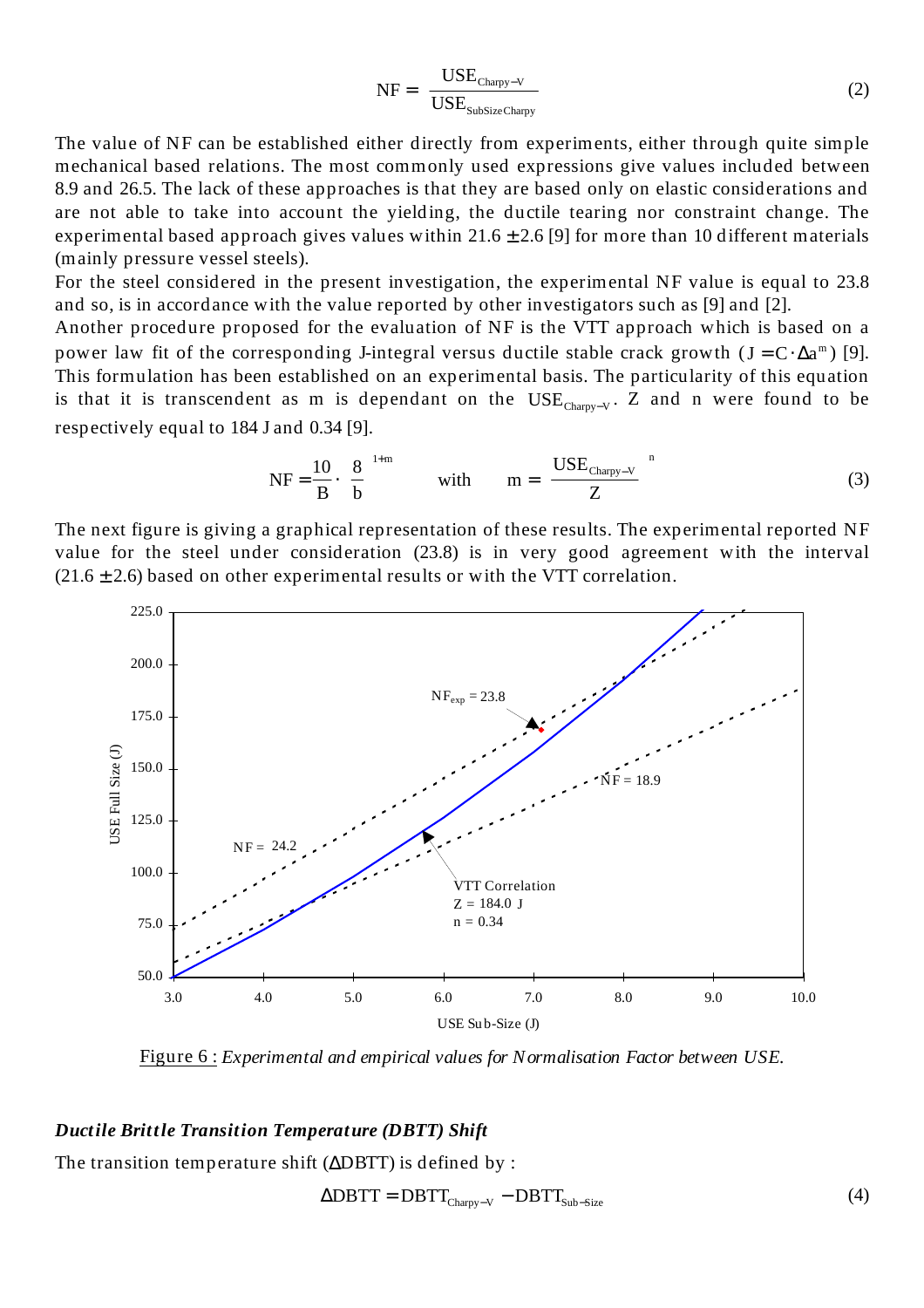Of course, this relation can be applied to DBTT but also to temperature indexes (TK). We experimentally find 66.7°C and 62.5°C respectively. This is in very good agreement with the value  $(65 \pm 30^{\circ}$ C) reported by E. Lucon et al. [9].

#### *Low er Shelf Energy (LES)*

For LSE, the NF ratio can also be applied. The value experimentally obtained on 16MND5 is equal to 6.3 which is lower than the value (8.9) reported by Solokov et al. [2]. Note that this value is not often reported and that the fitting procedure has a high influence on the precision of LSE determination.

#### *ORNL Correlation*

Solokov et al. [2] have proposed a normalisation procedure applicable to the whole transition curve. The Sub-Size Charpy absorbed energy is first re-scaled and then a temperature shift is applied. This gives a transition curve which is comparable to the Charpy-V curve. These two steps are detailed as follows :

1- Absorbed energy is re-scaled by the following relation :

$$
NF = (1 - SFA(T)) \cdot NF_{LSE} + SFA(T) \cdot NF_{USE}
$$
\n(5)

where SFA(T) is the Shear Fracture Appearance and can be measured either from fracture surface observation (i.e. surface ratio of ductile tearing and cleavage partsor via empirical formulas [3]). The obtained value varies from 0 (purely brittle) to 1 (only ductile) with increasing temperature.

2- Sub-Size temperatures are shifted with the following relation :



$$
T_{\text{Chary}-V} = T_{\text{Sub-Size}} + \Delta \text{DBTT} \tag{6}
$$

Figure 7 : *ORNL methodology applied to Sub-Size Charpy results and compared to Charpy-V.*

This method has been applied here with calibrated coefficients (i.e. NF factors and ∆DBTT are those measured on 16MND5) to Sub-Size experimental points in order to put them in the Charpy-V absorbed energy graph. Then, the hyperbolic tangent fit was performed by considering those